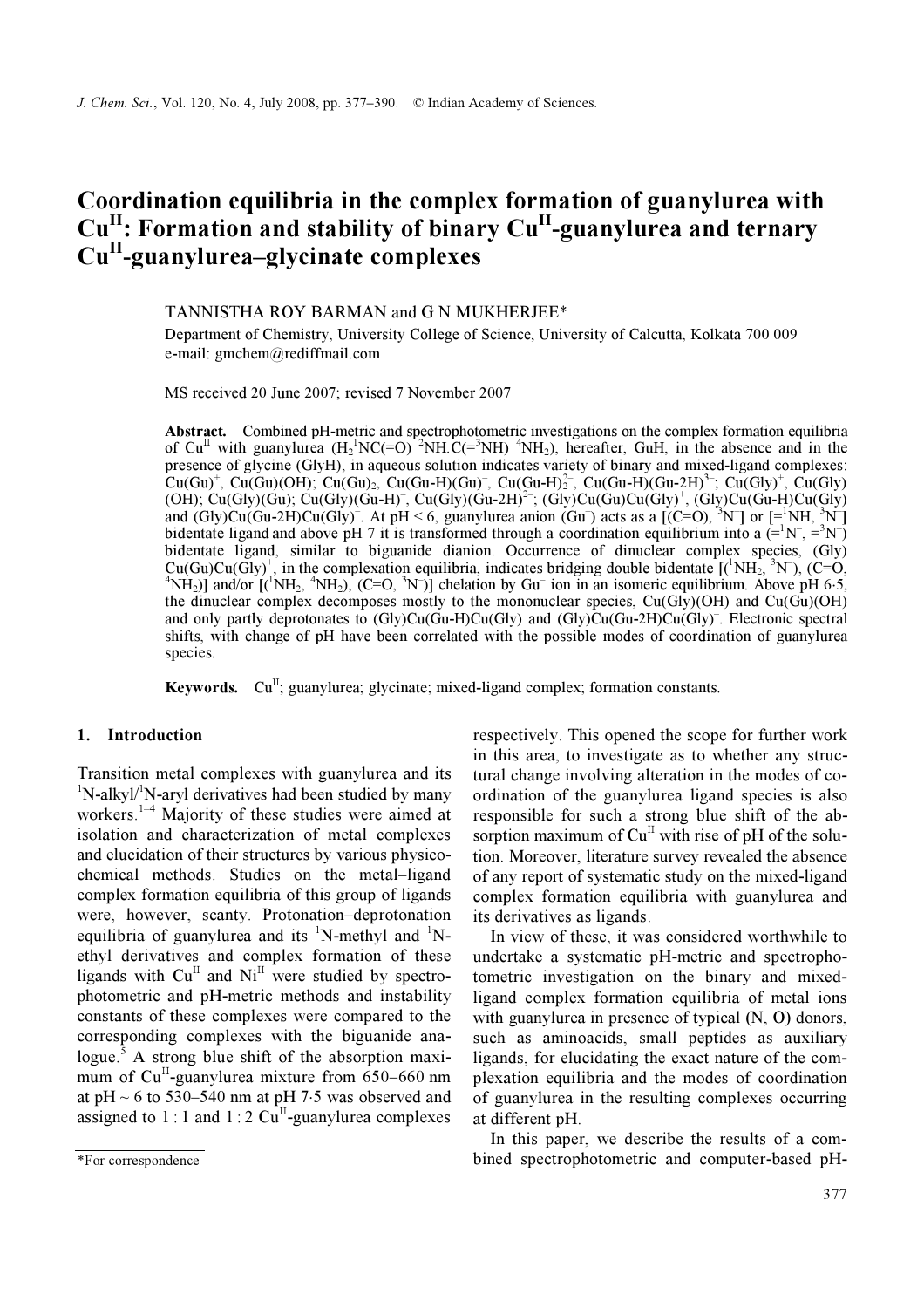

Scheme 1.

metric equilibrium study on the complex formation of  $Cu<sup>H</sup>$  with guanylurea (GuH) (scheme 1) in the absence and in the presence of the simplest amino acid, glycine (GlyH) as the auxiliary ligand in aqueous solution at  $25 \pm 1$ °C at a fixed ionic strength,  $I = 0.1$  mol.dm<sup>-3</sup> (NaNO<sub>3</sub>).

 Varied modes of metal ion coordination by guanylurea species in binary and mixed ligand complexes with  $Cu<sup>H</sup>$ , as indicated from this study, have been compared with the modes of coordination of isostructural biguanide (Bg) ligand species in analogous complexes described earlier.<sup>6</sup>

#### 2. Experimental

#### 2.1 Materials and methods

Guanylurea sulphate dihydrate,  $(GuH<sub>2</sub><sup>+</sup>)<sub>2</sub>(SO<sub>4</sub><sup>-</sup>)-2H<sub>2</sub>O$ , was prepared and purified following the literature procedure.<sup>1</sup> Purity of the compound was checked from elemental analysis and its equivalent weight was determined by pH-metric acid-base titration method.<sup>7</sup> All the other reagents were of AR grade and their solutions were prepared in double distilled  $CO<sub>2</sub>$  free water.  $Cu<sup>H</sup>$  nitrate solution was prepared by dissolving freshly precipitated alkali free  $Cu(OH)_{2}$ in AR nitric acid and was standardized by combined ion-exchange, acid-base and complexometric EDTA titration methods.<sup>7</sup> Equilibrium study for the determination of proton–ligand and metal–ligand complex formation constants involved pH-metric titrations of a series of solutions, each of initial volume  $0.025 \text{ dm}^3$ , containing known amounts  $(0.001-0.002 \text{ mol.dim}^{-3})$ of the ligands, guanylurea and/or glycine in their protonated forms (GuH<sub>2</sub><sup>+</sup> and/or GlyH<sub>2</sub><sup>+</sup> respectively) in the absence and in the presence of known amounts  $(0.0002-0.001 \text{ mol.dim}^{-3})$  of Cu<sup>II</sup> nitrate and known amount  $(0.005 \text{ mol.dim}^{-3})$  of free HNO<sub>3</sub> with a carbonate free standard  $0.1 \text{ mol.dim}^{-3}$  NaOH solution,<sup>8</sup> maintaining a constant ionic strength,  $I = 0.1$  mol.dm<sup>-3</sup> (NaNO<sub>3</sub>) at  $25 \pm 1$ °C (thermostated).

pH measurements were carried out with a Systronics digital pH meter (type 335) using a special glass



Figure 1. Representative pH titration curves  $(M =$ mol.dm<sup>-3</sup>): 1, 0⋅005 (*M*) HNO<sub>3</sub>; 2, (1) + 0⋅001 (*M*) H<sub>2</sub>Gu<sup>+</sup>; 3, (1) + 0⋅001 (*M*) H<sub>2</sub>Gly<sup>+</sup>; 4, (2) + 0⋅001 (*M*) Cu<sup>II</sup>; 5,  $(3) + 0.001$  (*M*)  $Cu^{\text{II}}$ ; 6, (2) + 0.0002 (*M*)  $Cu^{\text{II}}$ ; 7, (5) +  $(0.001 \ (M) \ H_2\text{Gu}^+; 8, (2) + 0.002 \ (M) \ H_2\text{Gly}^+ + 0.002 \ (M)$ Cu<sup>II</sup>; initial volume =  $0.025$  dm<sup>3</sup>, titrant =  $0.1$  (*M*) NaOH, ionic strength,  $I = 0.1$  mol.dm<sup>-3</sup> (NaNO<sub>3</sub>).

electrode (pH 1–14, accuracy  $\pm$  0⋅01 pH) in conjunction with a saturated calomel electrode. Some representative pH-titration curves are presented in figure 1. pH-volume (of standard  $0.1 \text{ mol.dim}^{-3}$  NaOH) data, as the averages of three titrations, were accepted for calculating the equilibrium constants using the computer program SCOGS,<sup>9</sup> run on a Pentium-4 computer. Refined values of the constants (table 1) corresponding to the minimum standard deviations were accepted for calculating the speciation curves (figures 2, 3), required for elucidation of the complexation equilibria. Some related constants are presented in table 2. Preliminary estimates of some of the constants supplied to the computer as input data, were either obtained from literature<sup>10</sup> or calculated according to the method of Irving and Rossotti.<sup>11</sup> Ionic product of water at the experimental temperature and the activity coefficient of hydrogen ion at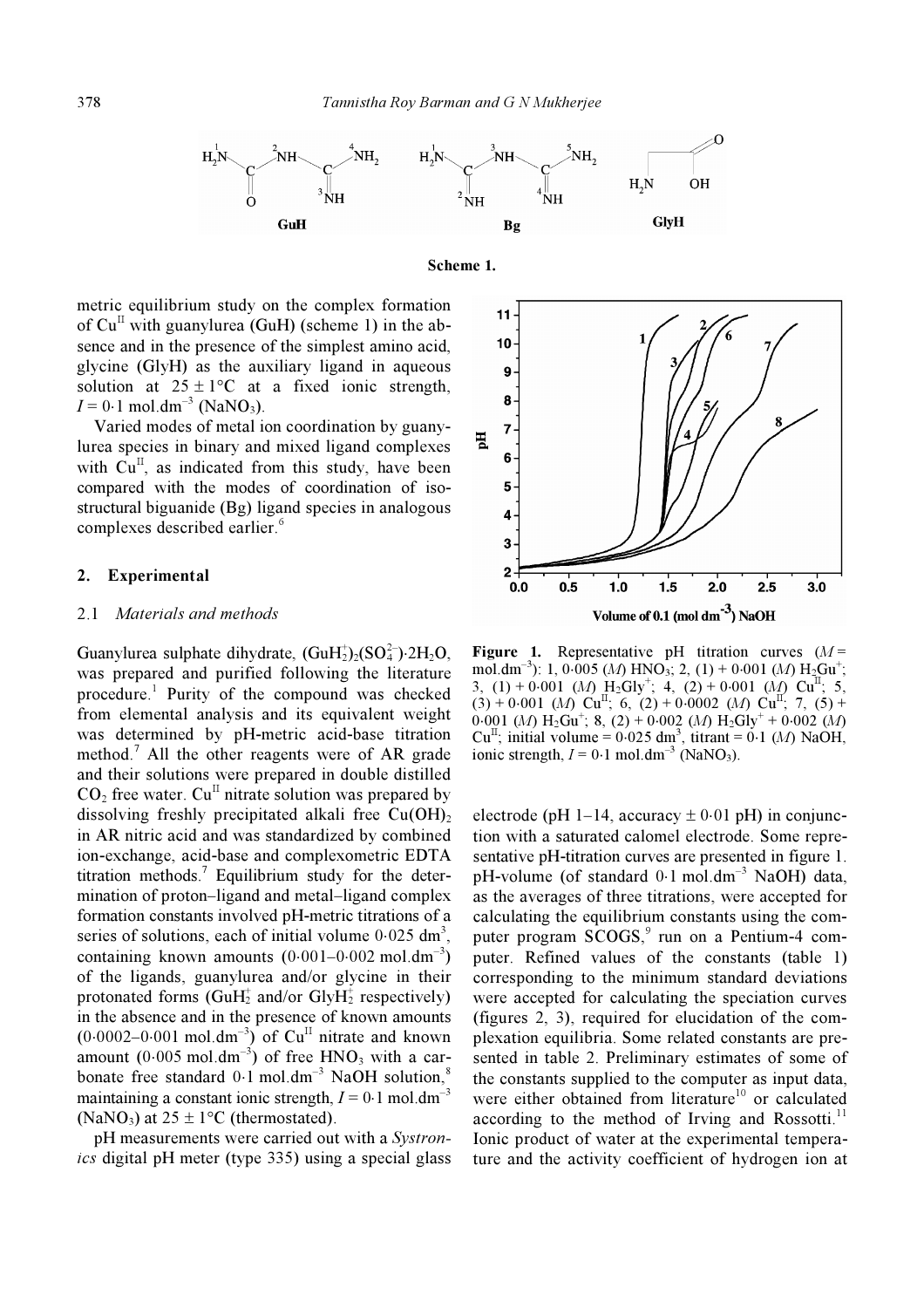| Sl. no. | Complex species         | $\boldsymbol{p}$ | q              | r              | $\boldsymbol{S}$ | $log \beta_{pqrs}$ |
|---------|-------------------------|------------------|----------------|----------------|------------------|--------------------|
| 1.      | $H_2Gu$                 | $\theta$         | 1              | $\theta$       | $-2$             | $10-20$            |
| 2.      | HGu                     | 0                |                | 0              | $-1$             | $08 - 20$          |
| 3.      | <b>HGlyH</b>            | 0                | 0              |                | $-2$             | 11.87              |
| 4.      | GlyH                    | 0                | 0              |                | $-1$             | 09.61              |
| 5.      | $Cu(OH)+$               |                  | $\theta$       | $\Omega$       |                  | $-6.29$            |
| 6.      | Cu(OH) <sub>2</sub>     |                  | 0              | 0              | $\overline{c}$   | $-13.05$           |
| 7.      | $Cu(Gly)+$              |                  | $\Omega$       |                | $\theta$         | 08.23              |
| 8.      | Cu(Gly)(OH)             |                  | $\Omega$       |                |                  | $01-11$            |
| 9.      | Cu(Gly) <sub>2</sub>    |                  | $\Omega$       | 2              | $\Omega$         | 15.19              |
| 10.     | $Cu(Gu)^+$              |                  | L              | 0              | 0                | 05.61              |
| 11.     | Cu(Gu)(OH)              |                  |                | 0              |                  | $-0.24$            |
| 12.     | Cu(Gu) <sub>2</sub>     |                  | 2              | 0              | 0                | 10.25              |
| 13.     | $Cu(Gu)(Gu-H)$          |                  | 2              | $_{0}$         |                  | 03.15              |
| 14.     | $Cu(Gu-H)2$             |                  | $\overline{c}$ | 0              | 2                | $-04.36$           |
| 15.     | $Cu(Gu-H)(Gu-2H)$       |                  | $\overline{c}$ | 0              | 3                | $-12.21$           |
| 16.     | Cu(Gly)(Gu)             |                  | 1              |                | 0                | 12.97              |
| 17.     | $Cu(Gly)(Gu-H)$         |                  | 1              | 1              |                  | 05.11              |
| 18.     | $Cu(Gly)(Gu-2H)$        |                  |                | 1              | 2                | $-05.48$           |
| 19.     | (Gly)Cu(Gu)Cu(Gly)      | 2                |                | 2              | $\theta$         | 26.00              |
| 20.     | $(Gly)Cu(Gu-H)Cu(Gly)$  | 2                |                | $\overline{c}$ |                  | $18-10$            |
| 21.     | $(Gly)Cu(Gu-2H)Cu(Gly)$ | 2                |                | $\overline{c}$ | 2                | 10.50              |

Table 1. Formation constants ( $\beta_{pqrs}$ ) of binary and mixed ligand Cu<sup>II</sup> complexes with guanylurea (Gu–) and glycinates (Gly–) in aqueous solution, Ionic strength,  $[I = 0.1 \text{ mol. dm}^{-3}]$ (NaNO<sub>3</sub>)] at  $25 \pm 1$  °C.

Limits of error:  $\pm 0.02$  in log scale

Table 2. Deprotonation constants and decomposition constants of some binary  $Cu^{II}-Gu^{-}$  and ternary  $Cu^{II}-Gu^{-}$ Gly<sup>–</sup> complexes.

| $logK_{Cu(Gu)(H2O)}^{H}$ | $logK_{Cu(Gu)2}^H$ | $logK_{Cu(Gu)2}^{2H}$ | $logK^{\rm 3H}_{\rm Cu(Gu)2}$ |
|--------------------------|--------------------|-----------------------|-------------------------------|
| $-14.05$                 | $-7.10$            | $-14.61$              | $-22.46$                      |
| $log K_{d(1101)}$        | $log K_{d(1020)}$  |                       | $logK_{d(2120)}$              |
| -4.61                    | $-14.08$           |                       | $-2.5.13$                     |

Limits of error:  $\pm 0.02$  in log scale

the experimental ionic strength were obtained from literature.<sup>12,13</sup> Analytical concentrations of hydrogen ion, [H<sup>+</sup>], at different pH meter readings were calculated by following the usual procedure.<sup>14</sup> To elucidate the modes of coordination by the ligands, electronic spectra (figure 4) of the metal–ligand mixtures at different pH values, particularly at pH values corresponding to the concentration maxima of some specific complexes, were run on a Hitachi UV-3501 spectrophotometer against water as blank.

#### 2.2 Calculation of formation constants

The overall formation constant  $(\beta_{pqrs})$  of a homometallic ternary complex of generalised stochiometry,

 $Cu_p(Gu)_q(Gly)_r(OH)_s$ , (table 1), may be defined (omitting the charges) according to,

$$
pCu + qGu + rGly + s(OH) \longrightarrow
$$
  
\n
$$
Cu_p(Gu)_q(Gly)_r(OH)_s \qquad (1)
$$

$$
\beta_{pqrs} = \frac{[\text{Cu}_p(\text{Gu})_q(\text{Gly})_r(\text{OH})_s]}{[\text{Cu}]^p[\text{Gu}]^q[\text{Gly}]^r[\text{OH}]^s},\tag{1a}
$$

where the stochiometric integers,  $p$ ,  $q$  and  $r$  may be positive or zero. s is a positive integer for a deprotonated or a hydroxo species like  $Cu(OH)$ ,  $Cu(Gly)$ (OH), Cu(Gu-H), a negative integer for a protonated species like GlyH, GlyH<sub>2</sub>, GuH, GuH<sub>2</sub> and zero for a neutral species like  $Cu(Gly)^+(aq)$ ,  $Cu(Gu)^+(aq)$ ,  $Cu(Gly)(Gu)$ , etc. For binary 1:1 and 1:5 metal: ligand mixtures,  $p = 1$  and the values of q or r depend on the molar ratio of the ligand:metal in the complexes supposed to be formed in the solution. For the  $1:1:1$  Cu<sup>II</sup>: GuH: GlyH ternary mixture,  $p = q = r = 1$ , and for the 2:1:2 Cu<sup>II</sup>: GuH: GlyH mixture,  $p = 2$ ,  $q = 1$ , and  $r = 2$ . Since the pH range of some of the complex formation equilibria are overlapping with the hydrolytic equilibria of the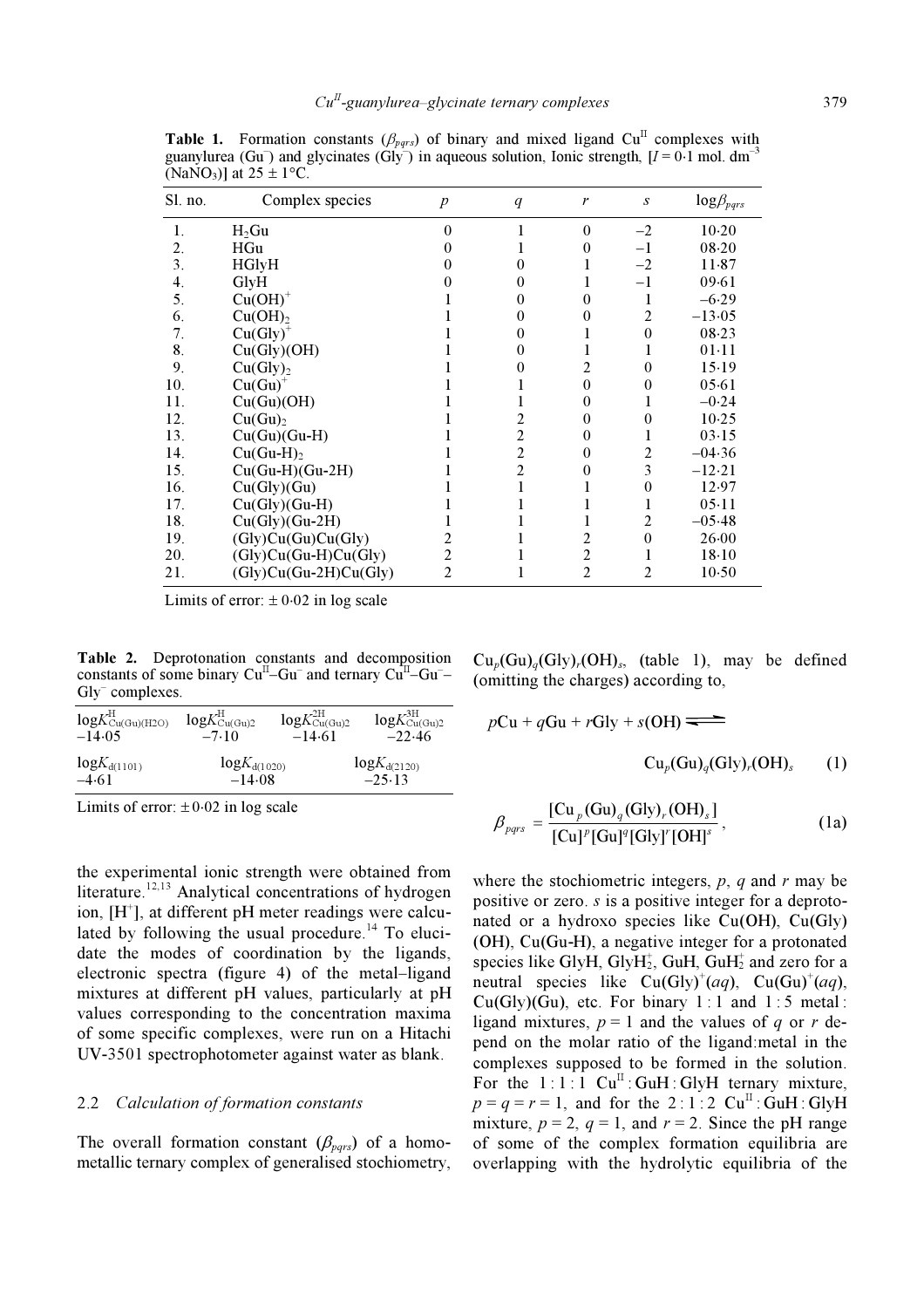$Cu^{2+}(aq)$  ions, formation of hydroxo species,  $Cu(OH)^+$ and  $Cu(OH)<sub>2</sub>$ ,  $Cu(Gu)(OH)$  and  $Cu(Gly)(OH)$  have also been taken into consideration in calculating the formation constants  $(\beta_{pqrs})$ . However, pH-titration data, prior to the appearance of any turbidity, have only been subjected to calculation for the constants.

 $(N, 0)$  bidentate chelating mode of coordination by glycinate (Gly<sup>-</sup>) ligand in its metal complexes are well known.<sup>15</sup> Complexes involving other modes of coordination of glycine/glycinate, viz. N-monodentate,  $(HOOCCH<sub>2</sub>H<sub>2</sub>N)Cu$ , O-monodentate  $(H<sub>2</sub>N)$  $CH<sub>2</sub>COO<sup>-</sup>)Cu$  and (N,O) bridging bidentate Cu(H<sub>2</sub>N  $CH<sub>2</sub>COO<sup>-</sup>)Cu$ , have also been considered along with the complexes involving the expected  $(N, O^{-})$  bidentate chelating glycinate, in calculating the formation constants of the complexes, using the literature values<sup>10</sup> of the stability constants of  $Cu<sup>H</sup>$  complexes with ethylamine and acetate ion as ligands, as tentative estimates. The values of standard deviations in all such calculations are found to be large and the concentrations of the corresponding complexes are



Figure 2. Speciation curves of (a)  $1:1$  and (b)  $1:5$ Cu<sup>II</sup> : GuH systems: 1, H<sub>2</sub>Gu<sup>+</sup>; 2, HGu; 5, Cu(OH)<sup>+</sup>; 6, Cu(OH)<sub>2</sub>; 10, Cu(Gu)<sup>+</sup>; 11, Cu(Gu)(OH); 12, Cu(Gu)<sub>2</sub>; 13, Cu(Gu)(Gu-H); 14, Cu(Gu-H) $\frac{2}{2}$ ; 15, Cu(Gu-H)(Gu- $2H)^{3-}$ ; FM = Free Cu<sup>II</sup>, FB1 = Free Gu<sup>-</sup>.

negligibly so small that they are not even identifiable on the speciation curves (figures 2, 3). Therefore, such complexes have been excluded in the final calculation of the formation constants.

#### 3. Results and discussion

#### 3.1 Proton–ligand equilibria

Protonated guanylurea cation,  $\text{GuH}_2^+$ , provides two well separated buffer regions,  $(pH < 4$  and  $7 < pH < 9$ ), due to successive deprotonation<sup>5</sup> of either  $-{}^{1}NH_{3}^{+}$ (or  $-<sup>4</sup>NH<sub>3</sub>$ ) and the  $= <sup>3</sup>NH$  moieties to form ultimately the monoanion, Gu– . Similarly glycinium cation (GlyH<sup>+</sup> 2), also provides two well separated buffer regions  $(2 < pH < 4$  and  $8 < pH < 10$ ) due to successive deprotonation of COOH and the  $NH<sub>3</sub><sup>+</sup>$  groups.<sup>10,15</sup>



Figure 3. Speciation curves of  $(a) 1:1:1$  and  $(b)$ 2 : 1 : 2  $Cu^{II}$  : GuH : GlyH systems: 1,  $H_2Gu^{+}$ ; 2, HGu; 3,  $H_2Gly^+$ ; 4, HGly; 5, Cu(OH)<sup>+</sup>; 6, Cu(OH)<sub>2</sub>; 7, Cu(Gly)<sup>+</sup>; 8, Cu(Gly)(OH); 10, Cu(Gu)<sup>+</sup>; 11, Cu(Gu)(OH); 16,  $Cu(Gly)(Gu); 17, Cu(Gly)(Gu-H)^{-}; 18, Cu(Gly)(Gu-2H)^{2};$ 19,  $(Gly)Cu(Gu)Cu(Gly)^{+}$ ; 20,  $(Gly)Cu(Gu-H)Cu(Gly);$ 21,  $(Gly)Cu(Gu-2H)Cu(Gly)^{-}$ ; FM = Free  $Cu<sup>H</sup>$ ; FB1 = Free  $Gu^-$ ; FB2 = Free  $Gly^-$ .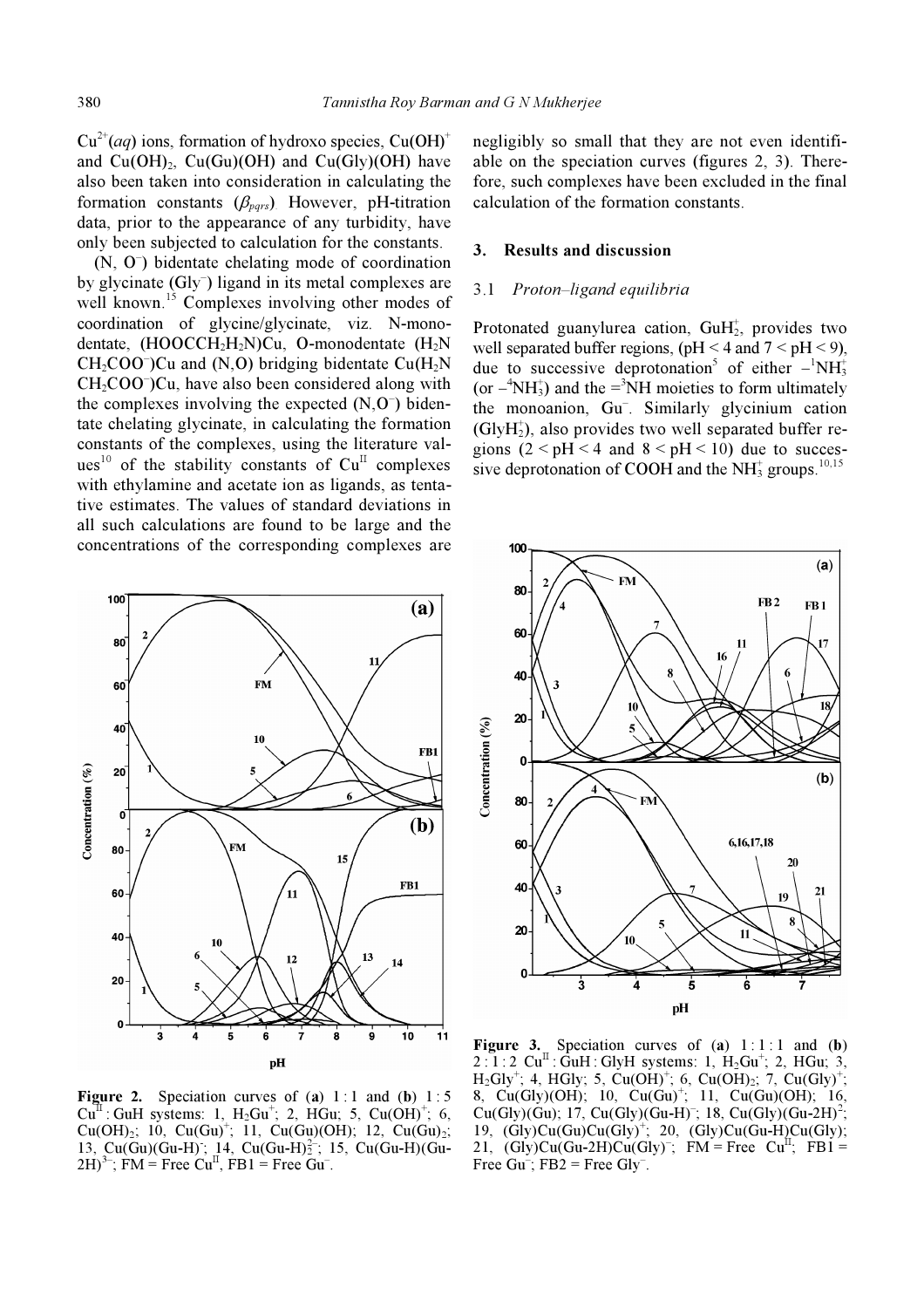## 3.2 Binary  $Cu^{II}$ : GuH and  $Cu^{II}$ : GlyH equilibria

Complex formation in both  $(1:1)$  and  $(1:5)$  Cu<sup>II</sup>: GuH mixtures starts around pH  $\geq$  4, where Cu(Gu)<sup>+</sup>  $(aq)$  and  $Cu(Gu)(OH)$  complexes appear simultaneously (figures 2a, b) according to following equilibria:



**Figure 4.** Electronic spectral curves of (a)  $1:5$ <br>Cu<sup>II</sup>: GuH; (b)  $1:1:1$  Cu<sup>II</sup>: GuH: GlyH; (c)  $2:1:2$ : GuH; (b)  $1:1:1$  Cu<sup>II</sup> : GuH : GlyH; (c)  $2:1:2$  $Cu^{II}$ : GuH: GlyH mixtures at different pH. Ionic strength,  $I = 0.1$  mol dm<sup>-3</sup> (NaNO<sub>3</sub>).

$$
Cu^{2+}(aq) + HGu \xrightarrow{--H^+} Cu(Gu)^+(aq) \qquad (2)
$$

$$
(2a) + H^+ \parallel -H^+ \qquad \qquad +H^+ \parallel -H^+ \qquad (4)
$$

$$
Cu(OH)^{+} + HGu \xrightarrow{\phantom{a}--H^{+}} Cu(Gu)(OH) \tag{3}
$$

After passing through a concentration maximum  $\sim$  25%) around pH 5⋅5, Cu(Gu)<sup>+</sup>(aq) is transformed to Cu(Gu)(OH), possibly due to deprotonation (4) of a coordinated  $H_2O$  molecule. The corresponding deprotonation constant,

$$
K_{\text{Cu(Gu)+(aq)}}^{\text{H}} = \frac{[Cu(Gu)(OH)][H^+]}{[Cu(Gu)^+]},
$$
 (4a)

may be calculated using the relation,

$$
\log K_{\text{Cu(Gu)+(aq)}}^{\text{H}} = \log \beta_{1101} - \log \beta_{1100} - \log \beta_{010-1} \text{ (4b)}
$$

since the constants  $log\beta_{1101}$ ,  $log\beta_{1100}$ , and  $log\beta_{010-1}$  are obtained as computer output. Unlike the 1:1  $Cu^{II}$ : biguanide (Bg) system,  $\sin$  which biguanide <sup>2</sup>N or <sup>4</sup> N deprotonated Cu(Bg–H)(OH) complex occurs as the dominant species above pH 9, no such guanylurea deprotonated hydroxo complex, like Cu(Gu–H) (OH), is indicated. Small amounts of  $Cu(OH)^{+}$  (2a) and  $Cu(OH)$ <sub>2</sub> are also indicated at this pH. Appearance of turbidity, possibly due to precipitation of either  $Cu(OH)$ <sub>2</sub> and/or  $Cu(Gu)(OH)$  prevents further titration of the 1 : 1 mixture above pH 7⋅5. Speciation curves (figure 2a) indicate decomposition of Cu(Gu)(OH) to  $Cu(OH)_2$ , setting free Gu<sup>-</sup> ion above this pH, according to,

$$
Cu(Gu)(OH) + H2O \nightharpoonup
$$
\n
$$
Cu(OH)2 + Gu- + H+. (5)
$$

Although pH titration data prior to appearance of any turbidity are accepted for calculation, but the pure equilibrium constant for the reaction (5) can not be calculated, since, precipated  $Cu(OH)<sub>2</sub>$  may occur in more than one solid (s) phase according to,

$$
CuO·H2O(s) \longrightarrow Cu(OH)2(s) \longrightarrow
$$
  
\n
$$
Cu(OH)+ + OH \longrightarrow Cu2+ + 2OH.
$$
 (5a)

In the 1:5 Cu<sup>II</sup>: GuH system, the Cu(Gu)<sup>+</sup>(aq) and Cu(Gu)(OH) complexes occur to the same extent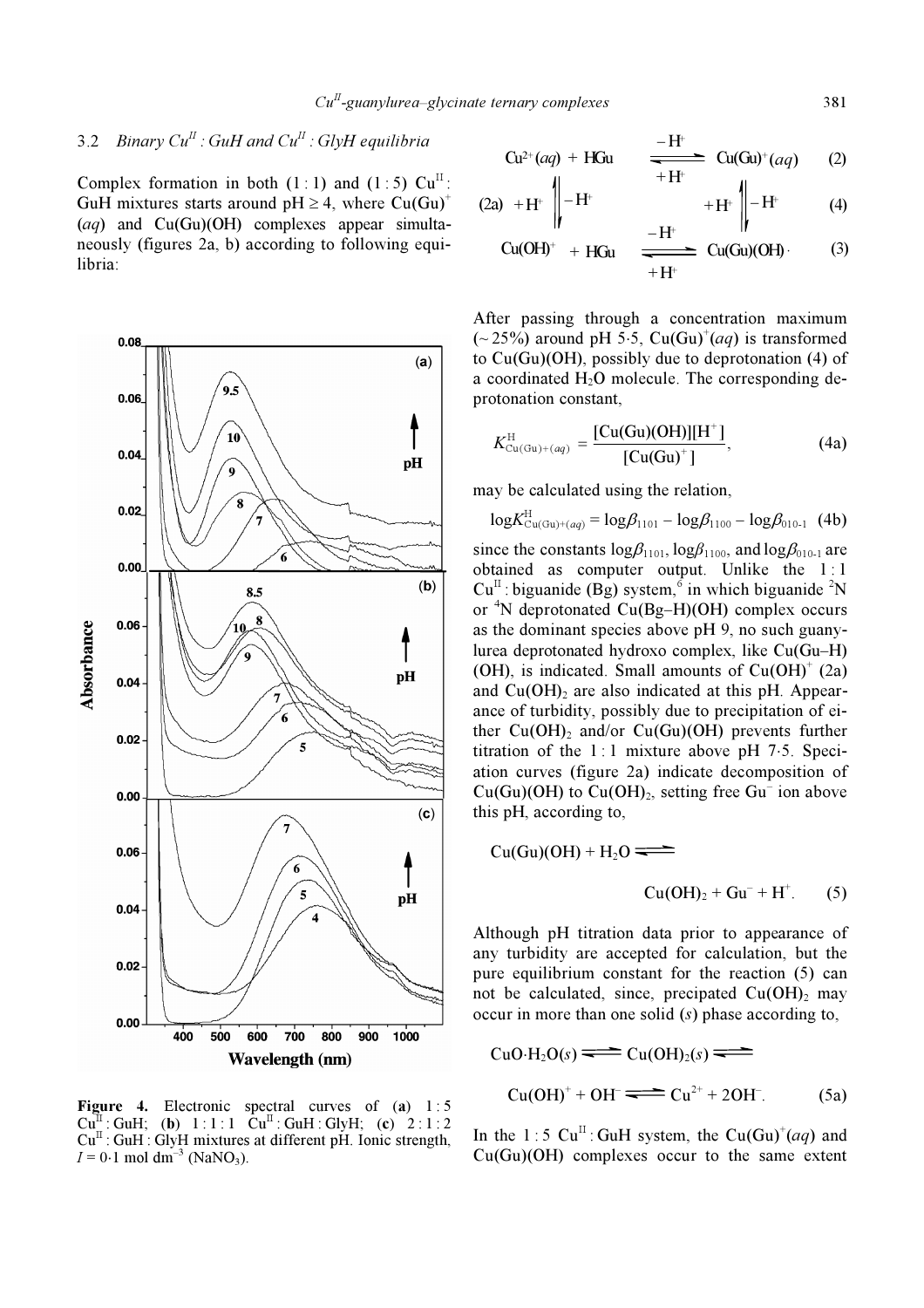around pH 5⋅5, but the solution remains clear even above pH 10. Cu(Gu)(OH) passes through a concentration maximum ( $\sim$  70%) around pH 7, at which the  $1:2$  binary complex,  $Cu(Gu)_{2}$ , appears according to,

$$
Cu(Gu)^{+}(aq) + HGu \implies Cu(Gu)_{2} + H^{+}, \qquad (6)
$$

and shows a concentration maximum  $($   $\sim$  10%). Above pH 7, the solution shows another buffer region corresponding to ~3 moles of H<sup>+</sup> per Cu<sup>2+</sup>, suggesting successive deprotonation of coordinated guanylurea (Gu– ) according to,

$$
Cu(Gu)_2 \longrightarrow Cu(Gu-H)(Gu)^{-} + H^+ \tag{7}
$$

 $Cu(Gu)(OH) + HGu \rightleftharpoons$ 

$$
\text{Cu(Gu-H)(Gu)}^- + \text{H}_2\text{O} + \text{H}^+ \quad (8)
$$

$$
Cu(Gu-H)(Gu) = Cu(Gu-H)22- + H+
$$
 (9)

Cu(Gu-H)<sup>2</sup><sub>2</sub> 
$$
\longrightarrow
$$
 Cu(Gu-2H)(Gu-H)<sup>3-</sup> + H<sup>+</sup> (10)

as the speciation curves (figure 2b) imply. Here,  $(Gu-H)^{2}$  and  $(Gu-2H)^{3}$  anions result from deprotomation of either  ${}^{1}NH_{2}$  or  ${}^{4}NH_{2}$  group and both  ${}^{1}NH_{2}$ and  ${}^{4}NH_{2}$  groups respectively of coordinated guanylurea. Successive deprotonation constants of coordinated Gu in  $Cu(Gu)$ <sub>2</sub> may be calculated using the relations,

$$
log K_{Cu(Gu)2}^{H} = log \beta_{1201} - log \beta_{1200}
$$
 (7a)

$$
logK_{Cu(Gu-H)(Gu)}^{H} = logK_{Cu(Gu)2}^{2H}
$$

$$
- logK_{Cu(Gu)2}^{H} = log\beta_{1202} - log\beta_{1201}
$$
(9a)

$$
logK_{Cu(Gu-H)2}^{H} = logK_{Cu(Gu)2}^{3H} - logK_{Cu(Gu)2}^{2H}
$$

$$
= log\beta_{1203} - log\beta_{1202}
$$
(10a)

and the overall deprotonation constants may be cal-

culated using the relations,

$$
log K_{Cu(Gu)2}^{2H} = log \beta_{1202} - log \beta_{1200}
$$
 (9b)

$$
log K_{Cu(Gu)2}^{3H} = log \beta_{1203} - log \beta_{1200}.
$$
 (10b)

Above pH 9, almost the entire amount of copper is transformed into the complex, Cu(Gu-H)(Gu- $2H$ <sup>3–</sup> ion, when the solution assumes a pinkish-violet colour.

The major complex in the  $1:1 \text{ Cu}^{\text{II}}$ : GlyH system in the pH range  $(3.5 < pH < 7)$  is Cu(Gly)<sup>+</sup>(aq). The binary hydroxo species,  $Cu(OH)^+$  and  $Cu(OH)_2$  are practically non-existent below pH 7. Above pH 7, the Cu(Gly)<sup>+</sup>(aq) complex is transformed to Cu(Gly) (OH) due to deprotonation of a coordinated  $H_2O$ molecule.  $6$  The 1:5 Cu<sup>II</sup>: GlyH system is dominated by the binary  $Cu(Gly)^+(aq)$  and  $Cu(Gly)_2$  complexes. Binary hydroxo species  $Cu(OH)^+$  and  $Cu(OH)_2$  are non-existent. The ternary hydroxo complex, Cu(Gly) (OH), however, starts appearing in minute amounts above  $pH \sim 5$ , but its concentration increases abruptly above pH 9 with decline in the concentration of  $Cu(Gly)$  suggesting decomposition of  $Cu(Gly)$  according to,

$$
Cu(Gly)2 + H2O \longrightarrow Cu(Gly)(OH) + Gly- + H+.
$$
\n(11)

The decomposition constant  $(K_{d(1020)})$  of Cu(Gly)<sub>2</sub> complex may be calculated from the difference in log scale of the stability constants of this complex from that of Cu(Gly)(OH) complex according to,

$$
log K_{d(1020)} = log \beta_{1011} - log \beta_{1020}.
$$
 (11a)

## 3.3 Ternary  $Cu^{II}$  : GuH : GlyH systems

The lower pH buffer region (pH 3–6) of, the ternary  $1:1:1$  Cu<sup>II</sup>: GuH: GlyH mixture is dominated by the binary complex,  $Cu(Gly)^+(aq)$ , which passes through a concentration maximum ( $\sim 60\%$ ) at pH $\sim 6$ . The remaining  $Cu<sup>II</sup>$  is made up of almost equal amounts (<10%) of  $Cu^{2+}(aq)$ ,  $Cu(Gu)^+(aq)$ ,  $Cu(Gu)$ (OH) and Cu(Gly)(Gu), and very small amounts  $(<5\%)$  of Cu(OH)<sup>+</sup> and Cu(Gly)(OH). With rise of pH, the Cu(Gly)<sup>+</sup>(aq) and Cu(Gu)<sup>+</sup>(aq) complexes gradually disappear with concomitant appearance of three ternary complexes, Cu(Gly)(Gu), Cu(Gu)(OH) and  $Cu(Giv)(OH)$  according to equilibria  $(12)–(14)$ and (3):

$$
Cu(Gly)+ (aq) + HGu \n\n
$$
Cu(Gly)(Gu) + H_3O+ (12)
$$
\n
$$
Cu(Gly)+ (aq) + H_2O \n\n
$$
Cu(Gly)(OH) + H_3O+ (13)
$$
$$
$$

$$
Cu(Gu)^{+}(aq) + H_2O \longrightarrow Cu(Gu)(OH) + H_3O^{+}
$$
\n(14)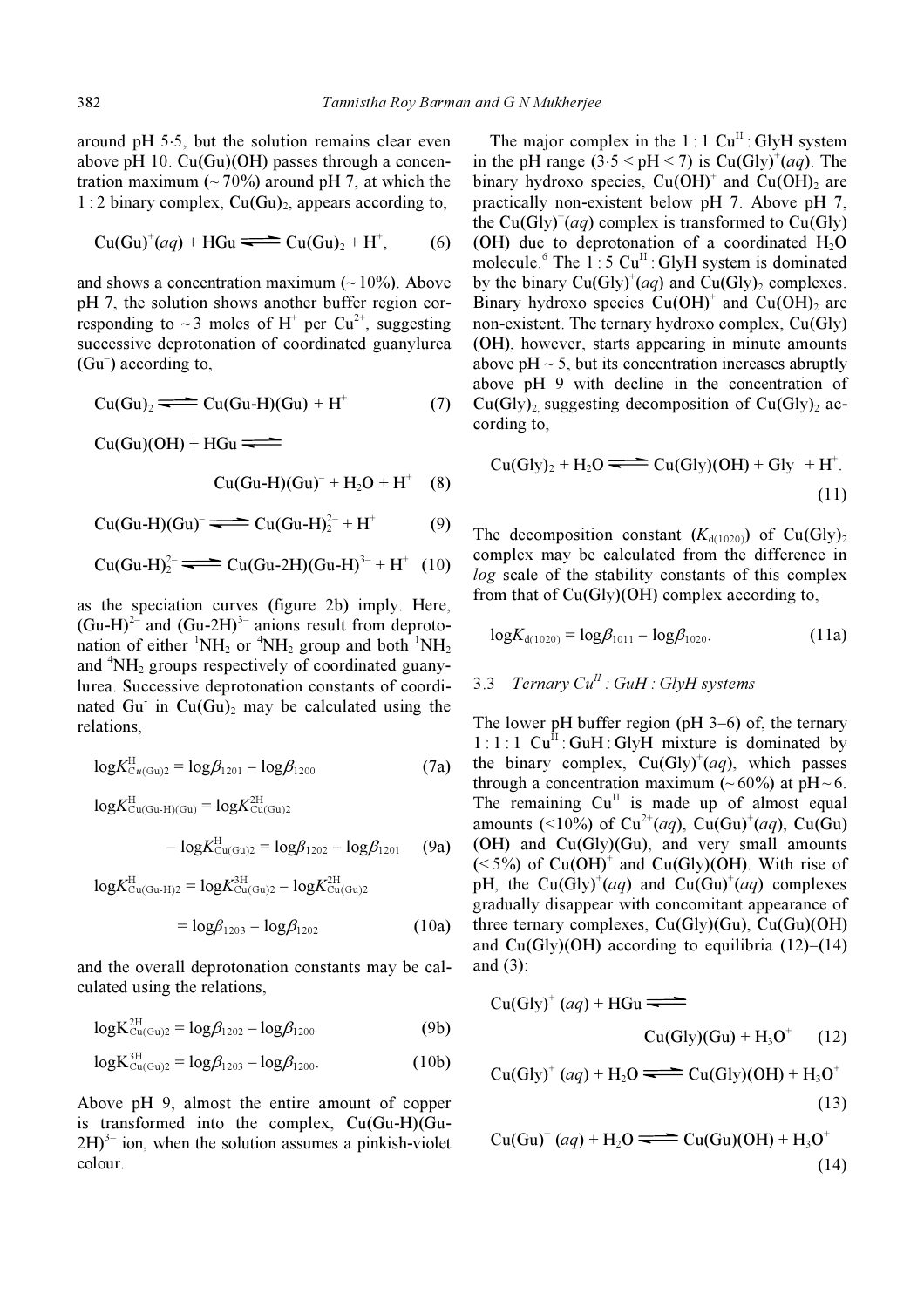and dominate the region of biological pH,  $(7-7.5)$ , as the speciation curves (figure 3a) imply. Both Cu(Gly)(Gu) and Cu(Gu)(OH) are, however, transformed to  $Cu(Gly)(Gu-H)^{-}$  at pH above 7⋅5, through deprotonation of the coordinated Gu<sup>-</sup> ligand ion,

$$
Cu(Gly)(Gu) \equiv Cu(Gly)(Gu-H)^{-} + H^{+} \quad (15)
$$

$$
Cu(Gu)(OH) + GlyH \longrightarrow
$$
  
\n
$$
Cu(Gly)(Gu-H)^{-} + H^{+} + H_{2}O. \quad (16)
$$

On further rise of pH above 9, the  $Cu(Gly)(Gu-H)^{-}$ complex ion looses another proton from the coordinated (Gu-H)– ligand ion producing Cu(Gly)(Gu- $2H$ <sup>2–</sup> (17) and eventually decomposes along with  $Cu(Gu)(OH)$  (5) to set free  $Gu^-$  and  $Gly^-$  ligands, rendering the solution turbid, possibly due to precipitation of  $Cu(OH)<sub>2</sub>$ :

$$
Cu(Gly)(Gu-H)^{-} \longrightarrow Cu(Gly)(Gu-2H)^{2-} + H^{+}
$$
\n(17)

$$
Cu(Gly)(Gu-H)- + 2H2O \longrightarrow
$$
  
\n
$$
Cu(OH)2 + Gly- + Gu- + H+ (18)
$$

 $Cu(Gly)(OH) + H<sub>2</sub>O \rightleftharpoons$ 

$$
\text{Cu(OH)}_2\downarrow + \text{Gly}^- + \text{H}^+.\qquad(19)
$$

Since precipitated  $Cu(OH)$ <sub>2</sub> may exist in more than one solid form (5a), it is not convenient to calculate the decomposition constants corresponding to equilibria (18) and (19).

In the  $2:1:2$   $Cu^{II}$ : GuH: GlyH system an additional  $\sim$  1 mol of H<sup>+</sup> per mole of Cu<sup>II</sup> is released over that released in the  $1:1:1$  system (figure 1). The dominant copper containing species in the lower pH buffer region (pH 2⋅5–5⋅5) is  $Cu(Gly)<sup>+</sup>(aq)$  as in the  $1:1:1$  system. But interestingly, the binary  $Cu(Gu)^+$ (aq), and the ternary Gu(Gly)(Gu), Cu(Gly)(Gu-H)<sup>-</sup>,  $Cu(Gly)(Gu-2H)^{2}$ ,  $Cu(Gly)(OH)$ ,  $Cu(Gu)(OH)$ complexes, which occur in the ternary  $1:1:1$  system (figure 3a), are practically non-existent in this system below pH 6⋅5. Only minute amounts  $(≤ 5\%)$ each) of these complexes are formed above  $pH \sim 7$ . Speciation curves (figure 3b) shows the appearance of a dinuclear complex,  $Cu_2(Gu)(Gly)_2^+$  around pH ~ 4 according to,

$$
pH > 3.5, 2Cu^{2+}(aq) + 2GlyH + GuH \overbrace{\text{Cu}_2(Gu)(Gly)_2^+ + 3H^+}^{\text{...}} \tag{20}
$$

 $pH > 5$ ,  $2Cu(Gly)^+(aq) + GuH$ 

$$
\mathrm{Cu}_2\mathrm{(Gu)}(\mathrm{Gly})_2^+ + \mathrm{H}^+ \qquad (21)
$$

 $Cu<sub>2</sub>(Gu)(Gly)<sub>2</sub><sup>+</sup>$  passes through a concentration maximum ( $\sim$  30%) at  $\sim$  pH 6⋅5 and then disappears with rise of pH. Above pH  $\geq 6.5$ , it decomposes to the mononuclear species,  $Cu(Gly)(OH)$  and  $Cu(Gu)$ (OH) with release of the GlyH ligand according to,

$$
Cu2(Gu)(Gly)2+ + 2H2O \nightharpoonup Cu(Gu)(OH) + Cu(Gly)(OH) + GlyH + H+ (22)
$$

and only partly deprotonates to form the guanylurea deprotonated dinuclear species, (Gly)Cu(Gu-H)  $Cu(Gly)$  and  $(Gly)Cu(Gu-2H)Cu(Gly)$ , as are evident from the speciation curves (figure 3b). Above pH 7, the solution gradually becomes turbid, possibly due to precipitation of  $Cu(Gu)(OH)$  and/or  $Cu(Gly)(OH)$ or, due to precipitation of  $Cu(OH)<sub>2</sub>$ , resulting from decomposition of these ternary hydroxo complexes (5 and 19).

 The decomposition constant of the dinuclear complex,  $Cu_2(Gu)(Gly)_2^+$ , (22), may be defined according to,

$$
K_{d(2120)} = \frac{[Cu(Gly)(OH)][Cu(Gu)(OH)][GlyH][H^+]}{[Cu_2(Gu)(Gly_2)^+]},
$$
\n(22a)

and calculated from the difference in log scale of the stability constant of  $[Cu_2(Gu)(Gly)_2^+]$  from the sum of the stability constants of Cu(Gu)(OH) and Cu(Gly)(OH), using the relation,

$$
log K_{d(2120)} = log \beta_{1011} + log \beta_{1101} - log \beta_{2120}. (22b)
$$

Formation of the dinuclear  $Cu_2(Gu)(Gly)_2^+$  complex requires guanylurea anion,  $(Gu<sup>-</sup>)$ , to act as a bridging double bidentate ligand, in a puckered boat like conformation, providing two pairs of chelating donor sites, viz.  $[({}^{1}NH_{2}, {}^{3}N^{-} =), ({}^{4}NH_{2}, O = C)]$  or  $[(^1NH_2, ^4NH_2), (=^3N^-, ^0=C)],$  for bridging two  $Cu(Gly)<sup>+</sup>(aq)$  species, producing two isomeric dinuclear structures (scheme 8), in each of which both the  $Cu<sup>H</sup>$  ions acquire square planar geometry, similar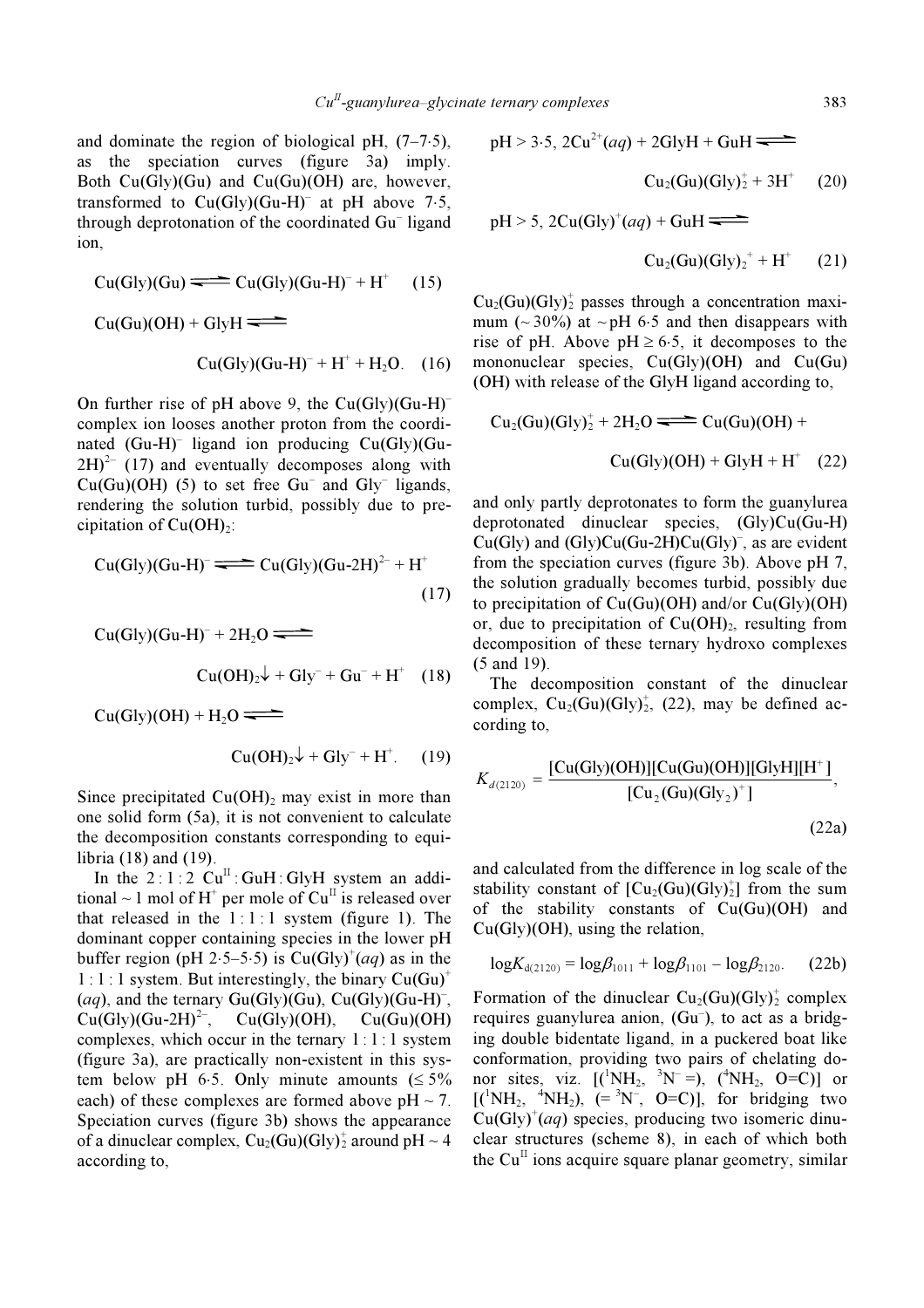to the corresponding complexes with the biguanide (Bg) ligand described earlier.<sup>6</sup> But unlike the dinuclear biguanide complex,  $Cu_2(Bg)(Gly)_2^{2^+}$  which with rise of pH, exclusively undergoes stepwise deprotonation of the coordinated Bg ligand, the  $Cu<sub>2</sub>(Gu)(Gly)<sub>2</sub><sup>+</sup>$  complex mostly decomposes to mononuclear species above pH 6⋅5 (22) and only partly deprotonates from the coordinated Gu<sup>-</sup> ligand ion.

#### 3.4 Electronic spectral study

The modes of metal ion coordination in square planar  $Cu<sup>H</sup>$  complexes with amino acids and small peptide ligands can be tentatively assigned from the shift of the absorption maxima of  $Cu^{II}$  in such complexes with change of pH of the solution.<sup>16</sup> Expected  $\lambda_{\text{max}}$ (nm) values of such Cu<sup>II</sup> complexes with glycyl peptides may be estimated using equations of the type (23):

$$
\lambda_{\text{max}}(\text{nm}) = 10^3/[0.301(\text{C}=0/\text{H}_2\text{O}/\text{OH}^-)
$$
  
+ 0.342 (\text{COO}^-) + 0.453 (\text{NH}\_2)  
+ 0.485 (\text{N}^- =)], (23)

where the groups in the parentheses represent the number of such coordinating groups (total not exceeding 4) and the numerical coefficients are the ligand field contributions in  $\mu$ m<sup>-1</sup> of the corresponding coordinating groups in the parentheses.  $>C=0$ group,  $H_2O$  and  $OH^-$  ion are considered to exert almost the same ligand field. This concept may be applied to elucidate the most probable modes of coordination of guanylurea ligand species [Gu– ,  $(Gu-H)^2$ ,  $(Gu-2H)^3$ ] in binary  $Cu^{\text{T}}-GuH$  and ternary  $Cu<sup>H</sup>-GuH-GlyH$  complexes, since the nature of the coordinating groups in these ligand species are similar to those in the peptide ligands and the absorption maxima of  $Cu<sup>H</sup>$  in these complexes show blue shifts with rise of pH, like the  $Cu<sup>H</sup>$ -peptide complexes. Since a  $>C=NH$  group is isoelectronic with  $a > C=O$  group, ligand field strength due to these two coordinating groups may be considered to be the same. Similarly  $O^{-}$ -coordinated carboxylate  $(-COO^{-})$ group and O– -coordinated enolate group derived from the amide (-CONH<sup>-</sup>) moiety may be considered to exert similar ligand fields. From these considerations an amide  $(-CONH<sub>2</sub>)$  group in its neutral and ionized forms should be isoelectronic and iso-

structural with the corresponding forms of an amidine  $[-C(=\text{NH})-\text{NH}_2]$  group: (scheme 2).

 So the strength of the ligand field due to these two types of coordinating groups in their respective forms may also be taken as almost the same. From these considerations the expected  $\lambda_{\text{max}}$  (nm) values of square planar  $Cu<sup>H</sup>$  complexes resulting from different modes of coordination of guanylurea ligand species may be estimated using the equation (23) and compared with the experimental  $\lambda_{\text{max}}$  (nm) values, particularly with those, at pH values corresponding to the concentration maxima of the dominant complex species (figures 2 and 3) at equilibrium.

In the binary 1 : 5 Cu<sup>II</sup> : GuH system, the Cu(Gu)<sup>+</sup>  $(aq)$  complex  $(10)$  (table 1) passes through a concentration maximum around pH 6, at which the  $\lambda_{\text{max}}$ of the mixture is 745 nm.With rise of pH to 7, at which the ternary hydroxo complex, Cu(Gu)(OH), (11) passes through its concentration maximum  $(-70\%)$ ,  $\lambda_{\text{max}}$  of the solution is blue shifted to 639 nm. As  $Cu^{II}(d^{\circ})$  prefers a square planar geometry and Gu<sup>–</sup> ligand ion may coordinate  $\tilde{C}u^{II}$  in three different bidentate chelating modes (10a), (10b) and (10c) (scheme 3), the  $Cu(Gu)^+(aq)$  complex (10) should exist in solution as  $Cu(Gu)(H<sub>2</sub>O)<sub>2</sub>$ .

Calculated  $\lambda_{\text{max}}$  values (23) of the structures (10a), (10b) and (10c) are 722, 722 and 650 nm respectively, of which the higher value (722 nm) appears to be close to the experimental  $\lambda_{\text{max}}$  value (745 nm) at pH  $\sim$  6, whereas, the lower value (650 nm) is close to the experimental  $\lambda_{\text{max}}$  value (639 nm) of the solution at  $pH \sim 7$ . It may, therefore, be tentatively concluded that, at  $pH \leq 6$  the complex  $Cu(Gu)(H<sub>2</sub>O)<sub>2</sub>$  preferably exists in structures (10a) and/or (10b), but with rise of pH it changes to structure (10c), through which it can deprotonate to form the complex,  $Cu(Gu)(OH)(H<sub>2</sub>O)(11)$ .

 Three modes of coordination (12a), (12b) and (12c) (scheme 4) of the two Gu– ligand ions are possible for the binary  $1:2$  complex,  $Cu(Gu)<sub>2</sub>$ , (12). Calculated  $\lambda_{\text{max}}$  values for the structures (12a), (12b) and (12c) are 636, 535 and 636 nm respectively. The experimental  $\lambda_{\text{max}}$  value (639 nm) at pH ~ 7, at which the concentration maxima of both the complexes (11) and (12) occur (figure 2b), is close to the calculated  $\lambda_{\text{max}}$  value (636 nm) of (12a) and (12c). Thus,  $(12a)$  and  $(12c)$  appear to be the more likely structures of the complex (12).

On further rise of pH  $(≥ 7.5)$ , the absorption maximum of  $1:5 \text{ Cu}^{\text{II}}$ : GuH mixture shows a strong blue shift from 639 nm at pH 7 through 568 nm at pH ~ 8, 548 nm at pH 8⋅5 to 525–530 nm at pH ≥ 9,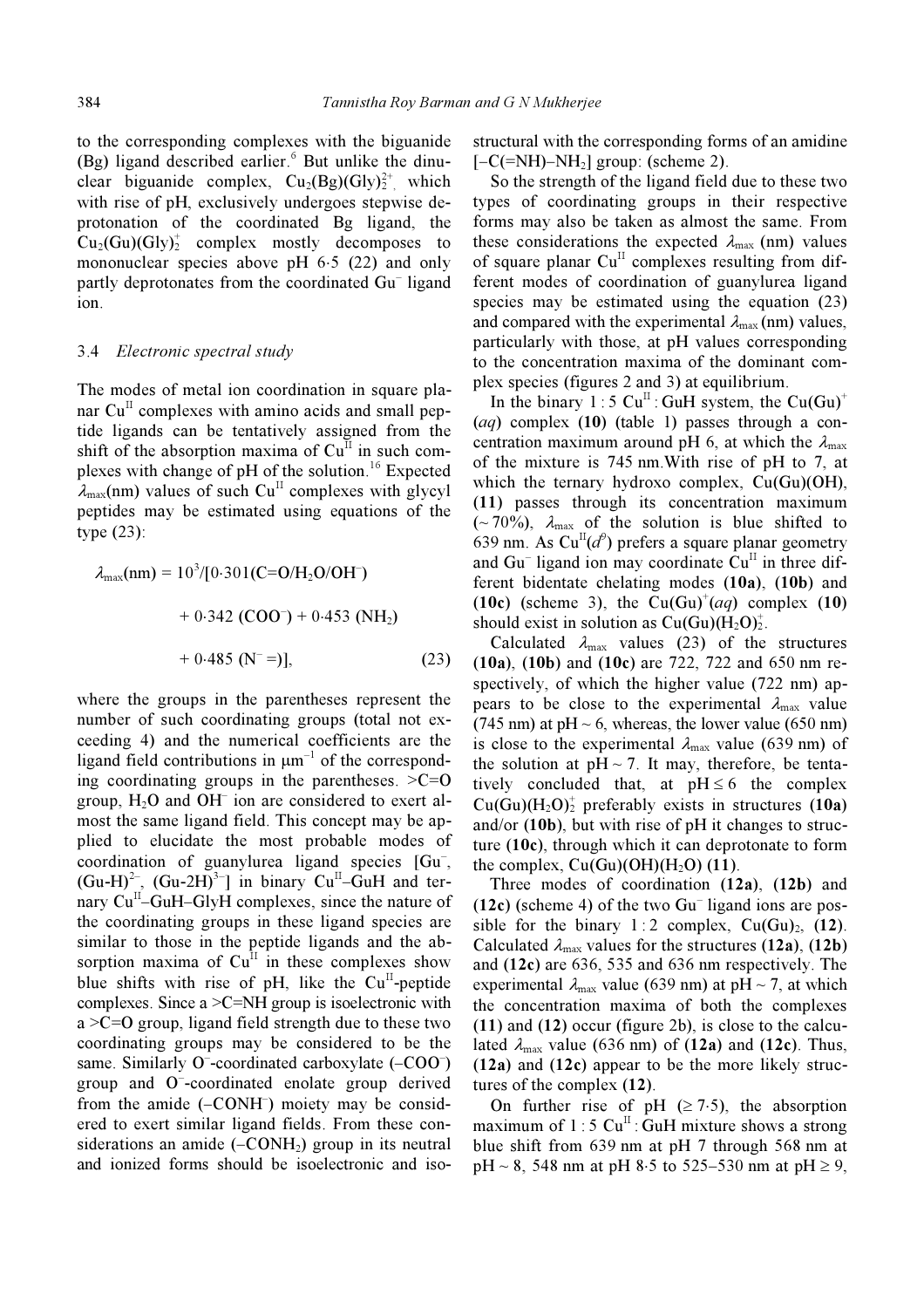





Scheme 3.

as the 1:2 complex  $Cu(Gu)_2$ , (12) deprotonates to  $Cu(Gu-H)(Gu)$ , (13) and  $Cu(Gu-H)<sub>2</sub>$ , (14) in stepwise manner  $(7-10)$ . Starting with the structure (12a) for the complex (12), its two-step deprotonation to form (14) may involve coordination equilibria of the type (24):

![](_page_8_Figure_6.jpeg)

in which a carbonyl O-atom in the copper coordination sphere is replaced by a deprotonated amide N-

atom, resulting in a significant increase of the strength of the ligand field around  $Cu<sup>H</sup>$  ion, as observed in Cu<sup>II</sup>-peptide complexes.<sup>16,17</sup> On the other hand, starting with structure (12c) of complex (12), its two-step deprotonation may involve release of two protons from the two coordinated  ${}^{1}$ NH moieties, as described by the equilibria:  $(12c) \rightleftarrows (13b)$  and  $(13b) \rightleftarrows (14a)$  (scheme 5). Calculated  $\lambda_{\text{max}}$  values of 636, 570 and 517 nm respectively of the complexes Cu(Gu)<sub>2</sub>, (12), Cu(Gu-H)(Gu)<sup>-</sup>, (13), and Cu(Gu-H)<sup>2-</sup><sub>2</sub>, (14) as described by structures  $(12a)$  and  $(12c)$ , (13a) and (13b) and (14a) involving  $Cu[(\geq C=0)_2]$  $(-N^{-})_{2}$ ] and  $Cu[(-NH)_{2},(-N^{-})_{2}]$ ,  $Cu[(-NH)_{2},(-N^{-})_{3}]$ and  $Cu[(>C=O)(=N^-)_3]$  and  $Cu[ (=N^-)_4]$  geometries (scheme 5) are in close agreement with the experimental  $\lambda_{\text{max}}$  values of 639, 568 and 525–530 nm of the 1 : 5 Cu<sup>II</sup> : GuH mixture at pH ~ 7, ~8 and  $\geq$  9. The alternative structure (14b) of the complex (14) involving enolate O-atom coordinated Cu[(–  $C(=\text{NH})-O^{-}(\text{e}^{-}\text{N})$  geometry, for which the calculated  $\lambda_{\text{max}}$  values comes around 606 nm, is unlikely to contribute. At pH values above 8⋅5, both the complexes (13) and (14) disappear completely through deprotonation (7, 9, 10) with concomitant building up concentration of the complex, Cu(Gu-H) (Gu-2H)<sup>3–</sup>, (15), but no change in  $\lambda_{\text{max}}$  value from 525–530 nm is observed, suggesting ionization of one of the two uncoordinated enolic (OH) groups of the complex  $(14)$  as described by structure  $(14a)$ (scheme 5) at this last step, for which there is practically no alternation in the ligand field strength around the metal ion.

 $\lambda_{\text{max}}$  value of 1:1:1 Cu<sup>II</sup>: GuH: GlyH mixture is blue shifted from 710–717 nm at pH  $5.5 \sim 6$ , through (630–600) nm at pH ~ 7–7⋅5 to 580–585 nm at  $pH > 9$ . Dominant copper containing species in the pH range 5⋅5–6, are  $Cu(Gly)(H<sub>2</sub>O)<sub>2</sub>$ , (7), and  $Cu(Gu)(H<sub>2</sub>O)<sub>2</sub>$ , (10) (figure 3a).  $\lambda_{\text{max}}$  value of 710– 717 nm is in close agreement with the calculated values of 716 nm and 722 nm respectively for  $Cu(Gly)(H<sub>2</sub>O)<sub>2</sub><sup>+</sup>$  (7) (scheme 6) and  $Cu(Gu)(H<sub>2</sub>O)<sub>2</sub><sup>+</sup>$ ,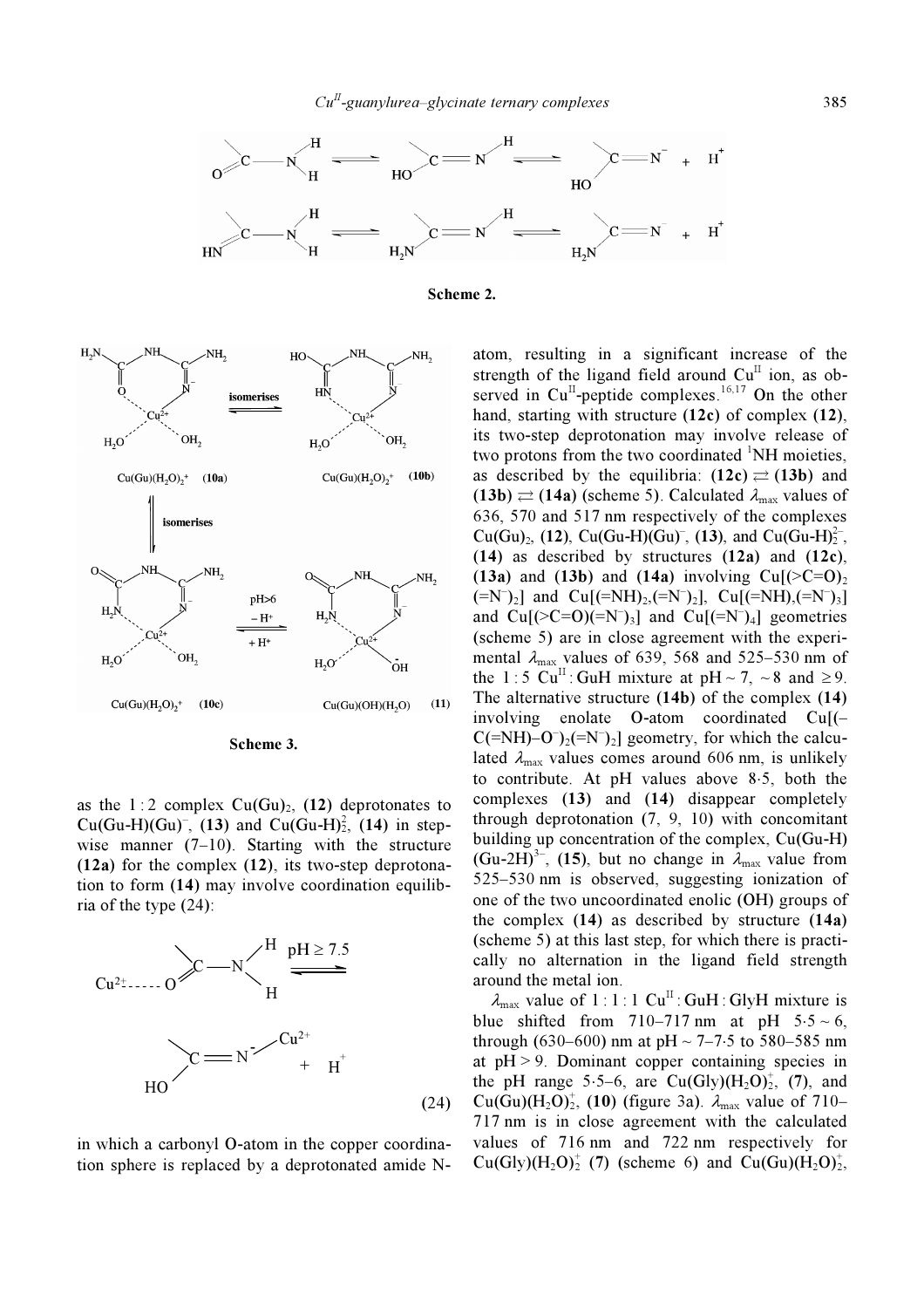![](_page_9_Figure_1.jpeg)

![](_page_9_Figure_2.jpeg)

(10), (10a, b) (scheme 3). The dominant complex species at pH 7–7⋅5 are Cu(Gly)(Gu), (16), Cu(Gly)  $(OH)(H<sub>2</sub>O)$ , (8) and  $Cu(Gu)(OH)(H<sub>2</sub>O)$ , (11). Of the three possible modes of coordination of Gu– ligand ion, (16a), (16b) and (16c), for the  $1:1:1 \text{ Cu}^{\text{II}}: \text{Gu}^{-}$ :  $Gly^{-}$  complex (16) (scheme 6), (16c) is less probable, as its calculated  $\lambda_{\text{max}}$  (577 nm) is much lower than the experimental value (630–600 nm) at this pH. Close agreement of this experimental  $\lambda_{\text{max}}$  with the calculated value  $(632 \text{ nm})$  for  $(16a)$  and  $(16b)$ indicates these are the probable modes of coordination of  $Gu^-$  in the  $Cu(Gly)(Gu)$  complex (16). Deprotonation of complex (16), as described by structure (16a), at pH  $\geq 8.5-9$ , to Cu(Gu-H)(Gly)<sup>-</sup> (17) (15), accompanied by a strong blue shift from (630–600 nm) to (585–580 nm), suggests the involvment of the coordination equilibrium (24). On

the other hand, deprotonation with structure (16b), involves loss of the proton from the coordinated  ${}^{1}NH$ moiety. The complex (17) may involve two isomeric modes of coordination by the  $(Gu-H)^{2}$  ligand ion, viz.  $[Cu(=N^-)_2(H_2N)(COO^-)]$ ,  $(17a)$  and  $[Cu(=N^-)$  $(=C-O^{-})(H_2N)(COO^{-})$ ],  $(17b)$ , for which the calculated  $\lambda_{\text{max}}$  values are 566 and 616 nm respectively. Close agreement of the former value with the experimental  $\lambda_{\text{max}}$  value at this pH, suggests (17a) as the most probable structure of (17). It is interesting to note that this  $\lambda_{\text{max}}$  value (585–580 nm) of the  $1:1:1$  Cu<sup>II</sup>: GuH: GlyH mixture at pH ≥ 8⋅5–9 is quite close to the  $\lambda_{\text{max}}$  value (583 nm) of 1:1:1  $Cu<sup>H</sup>$ : biguanide (Bg): GlyH mixture at this pH range, where,  $Cu(Bg-H)(Gly)$  is the dominant complex species.<sup>6</sup> It may, therefore, be concluded that, although at pH values lower than 7, guanylyrea an-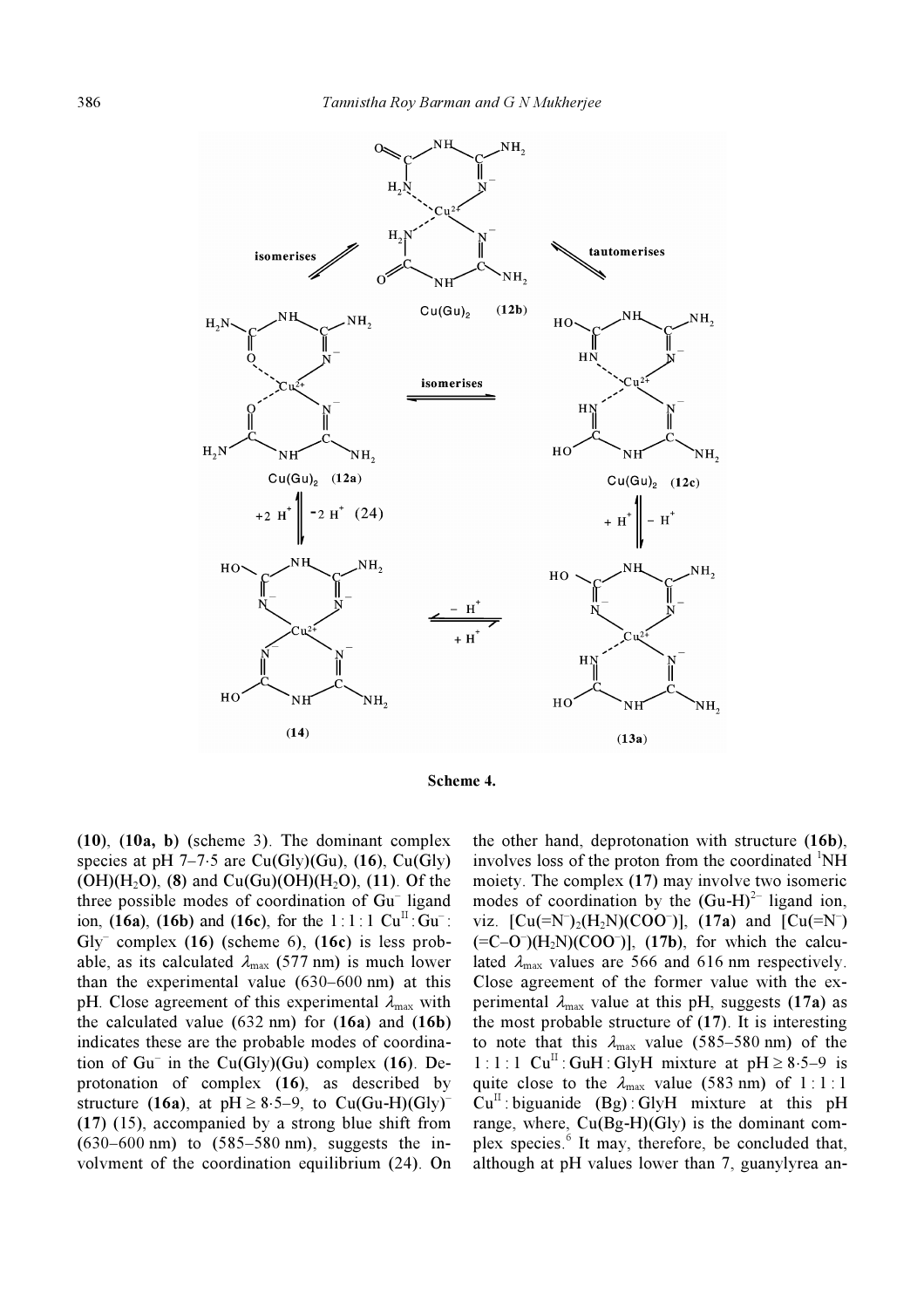![](_page_10_Figure_1.jpeg)

![](_page_10_Figure_2.jpeg)

ion (Gu– ) may provide bidentate chelation in more than one ways involving any two of its four binding sites, viz. carbonyl O-atom, amino N-atom (<sup>1</sup>N or  ${}^{4}N$ ) and deprotonated imino  ${}^{3}N^{-}$  atom, but at higher pH values (pH > 8.5), it provides  $(=N^{-}, =N^{-})$  bidentate chelation using the two deprotonated imino Natoms  $({}^{1}N^{-}$  and  ${}^{3}N^{-})$  in the same manner as the biguanide (Bg-H)– anion. On further rise of pH  $(pH > 9.5)$ , although the complex Cu(Gly)(Gu-H)<sup>-</sup>, (17), gradually disappears due to deprotonation, with concomitant building up of concentration of the complex,  $Cu(Gly)(Gu-2H)^{2-}$  ion, (18), (figure

3a), but no change of  $\lambda_{\text{max}}$  is observed, suggesting deprotonation of one of the uncoordinated enolic (OH) group in (17a), (scheme 7) for which there is no change in the ligand field strength around  $Cu^{II}$ .

Absorption maximum  $(736 \text{ nm})$  of  $2:1:2$  $Cu^{II}$ : GuH: GlyH mixture at pH ~ 5 is close to that of the 1:1 complex,  $Cu(Gly)(H<sub>2</sub>O)<sub>2</sub><sup>+</sup>, (7),$  that dominates at this pH (figure 3b). A small blue shift to  $\sim$  706–695 nm occurs at pH  $\sim$  6⋅5, at which the dinuclear complex,  $Cu_2(Gly)_2Gu^+$ , (19) is the dominant species. Above pH 6⋅5, major part of this dinuclear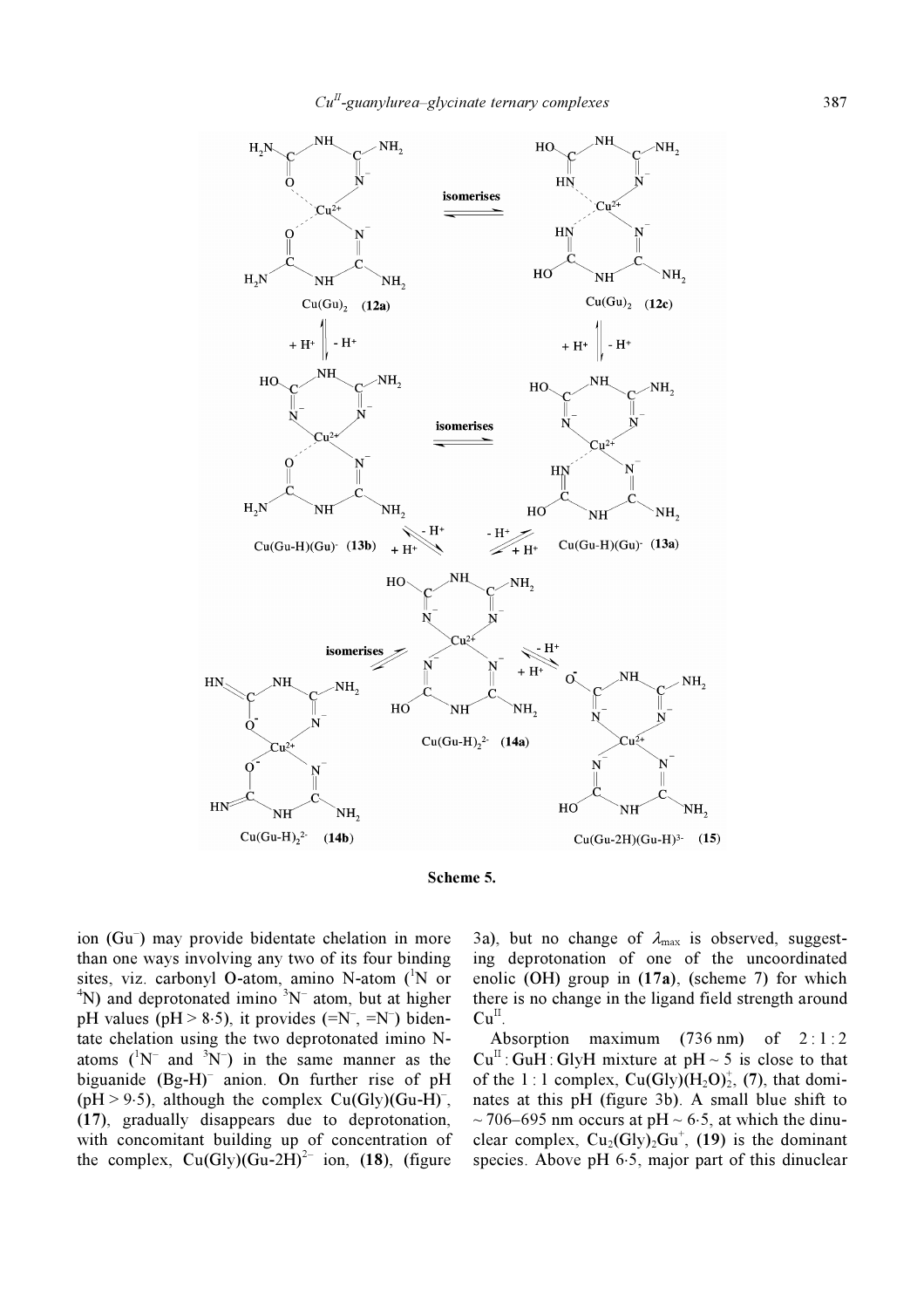![](_page_11_Figure_1.jpeg)

![](_page_11_Figure_2.jpeg)

complex (19) decomposes (22) to the mononuclear complexes  $Cu(Gly)(OH)(H<sub>2</sub>O)$ , (8) and  $Cu(Gu)(OH)$  $(H<sub>2</sub>O)$ , (11), which absorb at higher wave lengths, 716 and 722 nm respectively and a minor part of it deprotonates to  $\text{Cu}_2(\text{Gu-H})(\text{Gly})_2$   $\text{Cu}_2(\text{Gu-2H})(\text{Gly})_2$ complexes. Consequently, no significant blue shift is observed, like the  $2:1:2$  Cu<sup>II</sup>: Bg: GlyH complex,  $(Gly)Cu(Bg)Cu(Gly)<sup>2+</sup>$ , which exclusively undergoes deprotonation from the coordinated biguanide

with rise of pH.<sup>6</sup> Bridging double bidentate chelation by the  $\overrightarrow{Gu}$  ligand ion may give rise to two isomeric structures, (19a) and (19b) (scheme 8) for the dinuclear complex (19).

Estimated  $\lambda_{\text{max}}$  values of the mononuclear fragments of these structures, and their mean values are lower than the experimental  $\lambda_{\text{max}}$  values of these mixtures at this pH. This further supports the proposition of the decomposition equilibrium (22).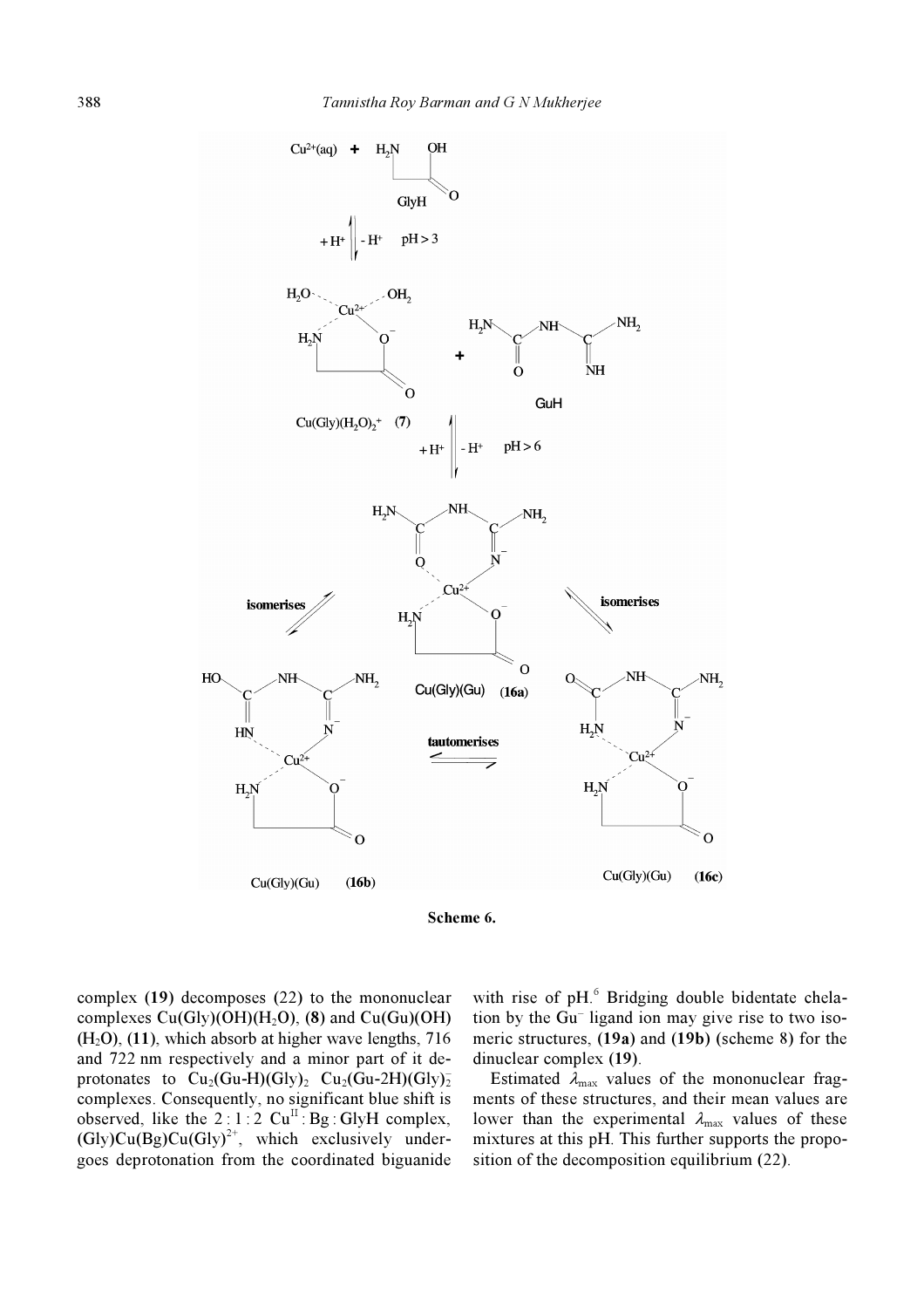![](_page_12_Figure_1.jpeg)

![](_page_12_Figure_2.jpeg)

#### 4. Conclusions

Equilibrium study on the complex formation of guanylurea (GuH) with  $Cu^{II}$  in the absence and in the presence of glycine (GlyH) in different molar proportions of the reactants provided evidence of variety of binary and mixed-ligand complexes and revealed varied modes of coordination of guanylurea species Gu<sup>-</sup>,  $(Gu-H)^{2-}$  and  $(Gu-2H)^{3-}$ . At  $pH < 7$ guanylurea species provide bidentate  $(O=C<sub>2</sub> = <sup>3</sup>N<sub>1</sub>)$ and/or  $(=^1NH, =^3N^-)$  chelation using the carbonyl Oatom or  $(=^1NH)$  of tautomerised  $[-\tilde{C}(-O)^1NH_2]$  function and the deprotonated imino  $3N$ -atom, both in binary  $Cu<sup>H</sup>-GuH$  and ternary  $Cu<sup>H</sup>-GuH-GlyH$  complexes. At  $pH \ge 7.5$ , the carbonyl O-atom of coordi-

nated Gu– ligand ion is replaced by the deprotonated imino <sup>1</sup> N-atom through a coordination equilibrium, like the  $Cu<sup>II</sup>$ -peptide complexes.

![](_page_12_Figure_6.jpeg)